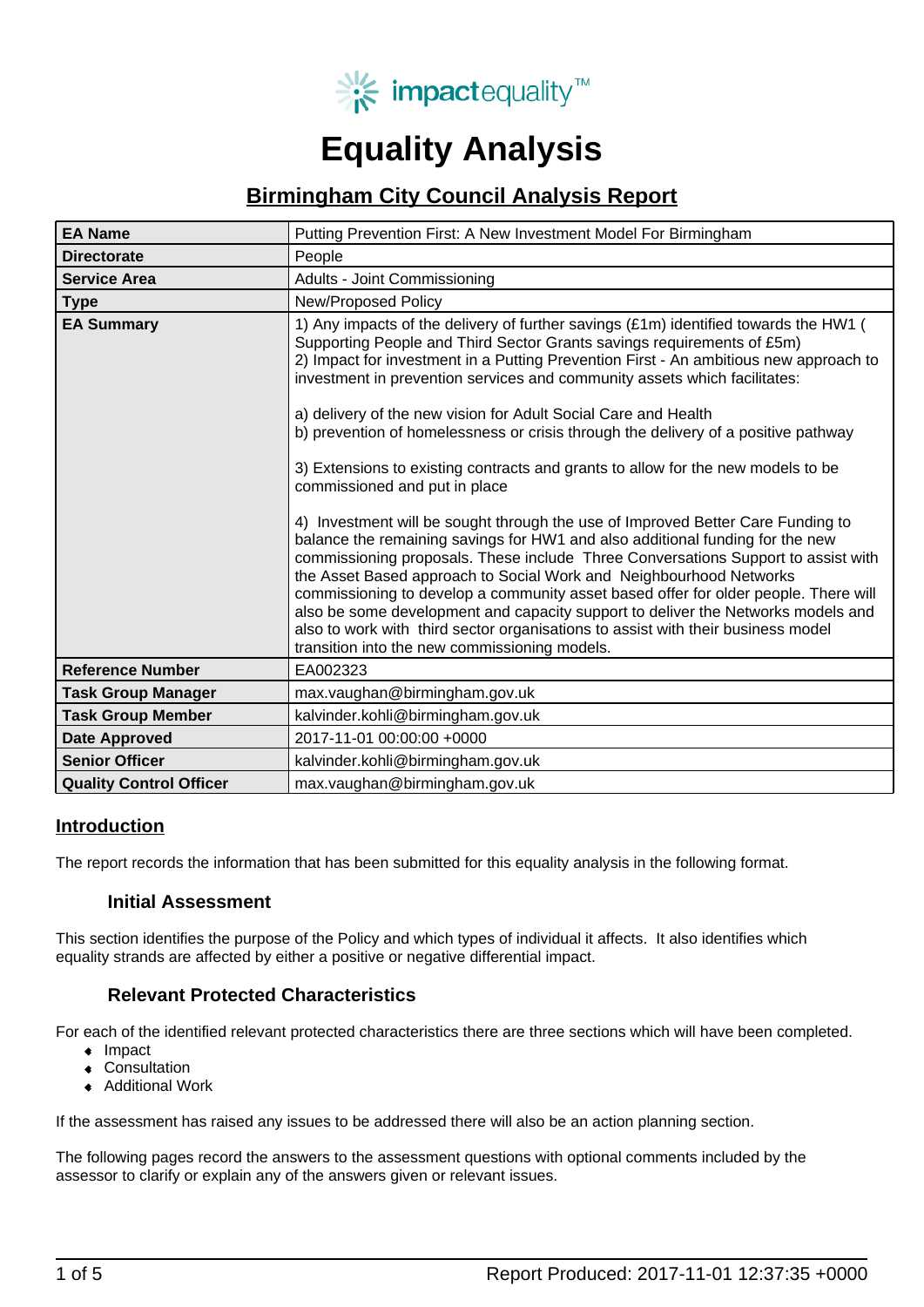# **1 Activity Type**

The activity has been identified as a New/Proposed Policy.

# **2 Initial Assessment**

# **2.1 Purpose and Link to Strategic Themes**

# **What is the purpose of this Policy and expected outcomes?**

Putting Prevention First: A new investment model for Birmingham makes the case for investing in prevention services in order to avoid, reduce and delay demands for greater cost statutory responses. The model works on the principle that Citizen are supported to live happy healthy independent lives within communities.

The delivery of this investment model has two integrated components:

1) Community Assets and local networks are the natural first point of contact when Citizens or Carers need support.

2) Where appropriate, effective and integrated pathways are available into targeted or more structured prevention activity.

In order to deliver this vision the following actions are being proposed:

1) With the exception of a further £1m performance contribution identified for the HW1 savings total (£5m) now totaling £2.2m. The remaining balance will be provided via investment in preventative services from the iBCF.

2) New commissioning which includes:

 \* Neighbourhood Networks to support the community asset based social work model will be implemented to support older people within their own homes and communities.

Three conversations to support the asset based social work model

\* capacity building support to the third sector providers affected by the remodeling of third sector grants to support the new vision for adult social care

development and support to lead providers in order to ensure delivery of outcomes, appropriate performance, generation and support for local community assets and additional income generation

Commissioning using a positive pathway approach in order to deliver effective preventative housing related support services.

## **For each strategy, please decide whether it is going to be significantly aided by the Function.**

| Children: A Safe And Secure City In Which To Learn And Grow |  |
|-------------------------------------------------------------|--|
|                                                             |  |

#### **Comment:**

The recommendations support the corporate parenting responsibilities of the local authority by ensuring that housing related support services continue to be available to young people in care or leaving care that require access to supported accommodation and support to live independently within their own communities.

The outcomes expected for young people include:

1) Access to EETV

2) Income Maximization

3) Live safe and independent lives

4) Have a connection to their local communities and networks

#### | Health: Helping People Become More Physically Active And Well | Yes

#### **Comment:**

There is a clear focus upon improve health and wellbeing as a key outcome for all of the commissioning proposed under the putting prevention first model of delivery; including specifically for older people, young people and families, people with physical and sensory disabilities including mental health, people with offending backgrounds and diverse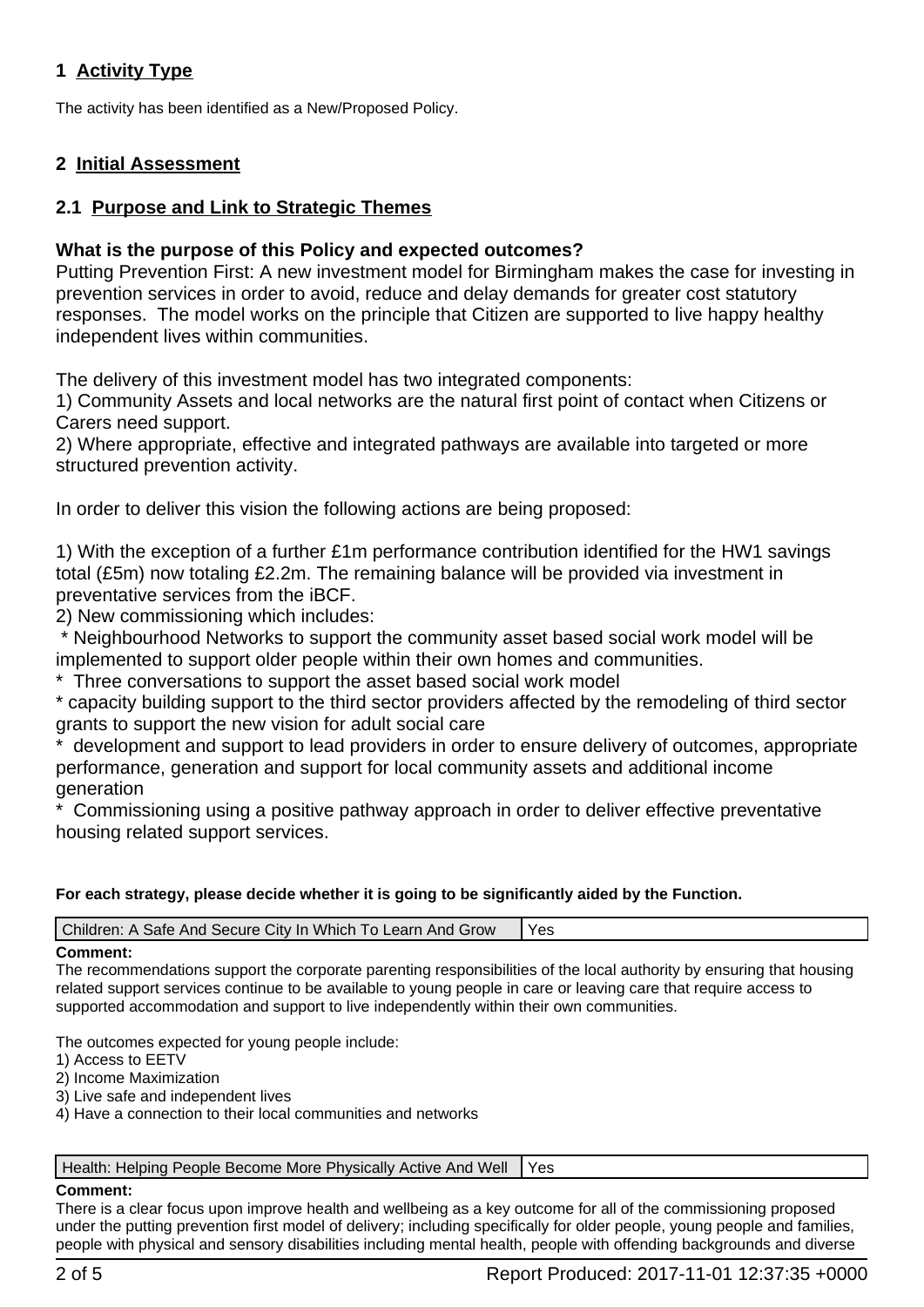groups of people affected by homelessness. This includes women, children and male survivors of domestic abuse.

| Housing: To Meet The Needs Of All Current And Future Citizens | Yes |
|---------------------------------------------------------------|-----|
|                                                               |     |

#### **Comment:**

The Positive Pathway model supports the preventative vision set out within the Homelessness Prevention Strategy (to be presented to Cabinet Dec 2017). There is a statutory duty on local authorities to undertake a review of there area and produce a Homeless Strategy.

| Jobs And Skills: For An Enterprising, Innovative And Green City | Yes |
|-----------------------------------------------------------------|-----|
| $\sim$ $\sim$ $\sim$                                            |     |

#### **Comment:**

Income maximisation is a key outcome for this commissioning. This includes:

>support to ensure that all benefit entitlements are accessed for older people and other vulnerable groups > Support to access paid work but also volunteering, training and education opportunities as part of the journey into paid work.

# **2.2 Individuals affected by the policy**

| Will the policy have an impact on service users/stakeholders? | V oc<br>ᇢ |
|---------------------------------------------------------------|-----------|
|---------------------------------------------------------------|-----------|

## **Comment:**

There are currently approx. 11,000 citizens supported through the existing supporting people and third sector grant funded organisations. The new commissioning of Neighbourhood Networks has the potential to deliver support to a further 22,000 older adults. Plus wider community based support to Citizens with Adult Social Care Packages who will be directed more towards community based solutions as part of their care package. Note this approach does not replace any statutory duties on the part of the Council relating to social care, but rather it works to enhance the quality of life for citizens and allows the Council to achieve better VFM through a prevention and community asset approach .

| Will<br>emplovees?<br>: have an impact on i<br>the<br><b>DOIICV</b> | ັ⊿⊾<br>- 60 |
|---------------------------------------------------------------------|-------------|
|---------------------------------------------------------------------|-------------|

#### **Comment:**

 Approx 800 employees currently work within the existing commissioned services. The majority of these are front line posts with the majority of the workforce originating locally from Birmingham.

The investment in prevention and community assets will minimize the impact of lost employment. It must be noted that quality, performance and strategic relevance reviews of existing services will continue during the period of commissioning. This may result in some decommissioning of services and associated loss of employment.

| Will the policy have an impact on wider community? | $V$ $\alpha$<br>53 |
|----------------------------------------------------|--------------------|
|                                                    |                    |

## **Comment:**

Vulnerable people will be supported to live independently within communities with safeguarding risks to themselves and the wider community being minimized.

This also supports the diversity and inclusion in communities for the most vulnerable.

## **2.3 Relevance Test**

| <b>Protected Characteristics</b> | <b>Relevant</b> | Full Assessment Required |
|----------------------------------|-----------------|--------------------------|
| , Age                            | Relevant        | No                       |
| Disability                       | Relevant        | No                       |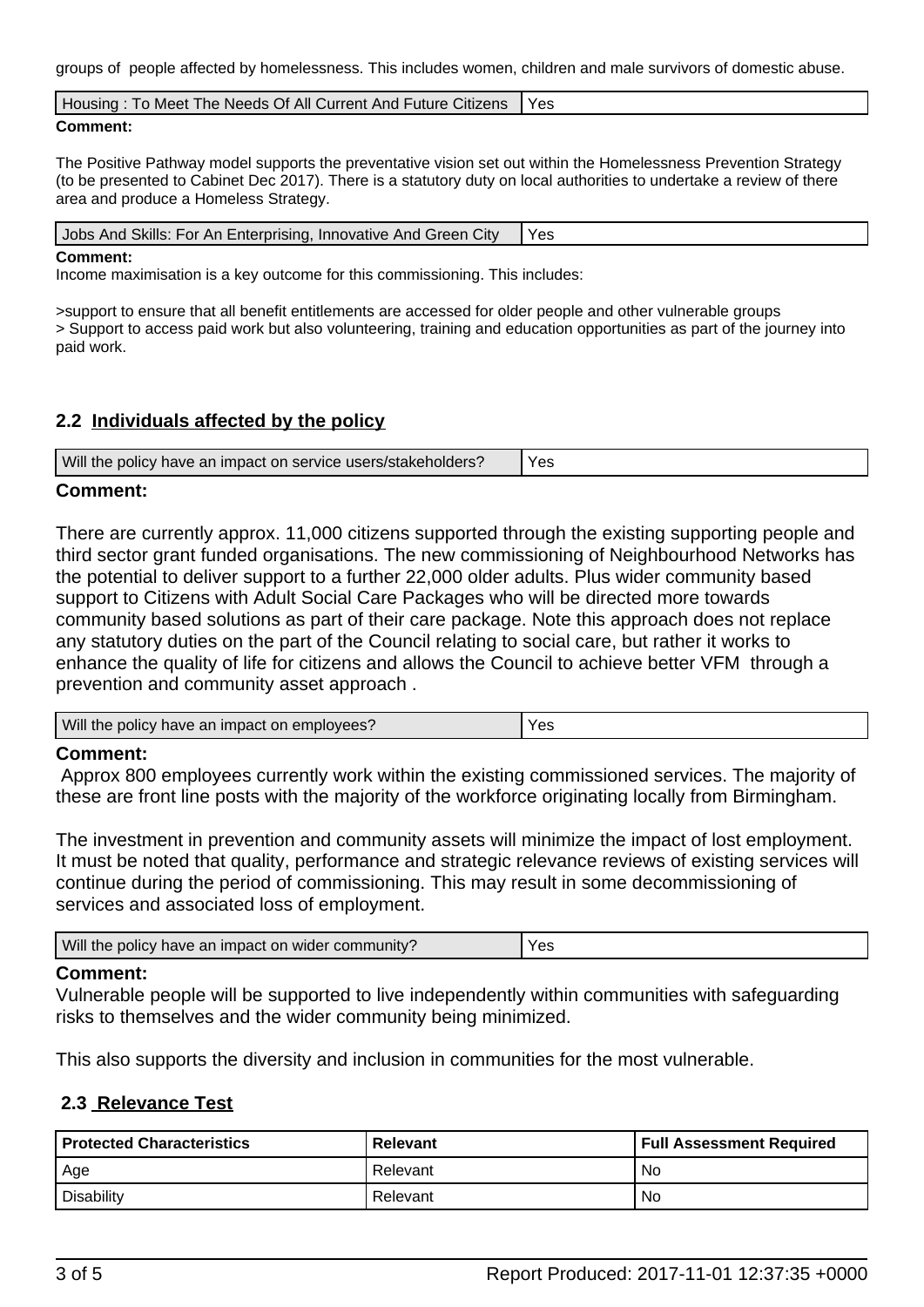| Gender                         | Relevant | No        |
|--------------------------------|----------|-----------|
| Gender Reassignment            | Relevant | No        |
| Marriage Civil Partnership     | Relevant | No        |
| <b>Pregnancy And Maternity</b> | Relevant | <b>No</b> |
| Race                           | Relevant | No        |
| Religion or Belief             | Relevant | No        |
| <b>Sexual Orientation</b>      | Relevant | No        |

# **2.4 Analysis on Initial Assessment**

The initial analysis is that the Putting Prevention First: An investment model for the city will have a positive impact upon Citizens, Communities and organizations. However the full detail of this and any unintended negative consequences are difficult to identify at this stage.

The intention is to undertake a full EA alongside the commissioning activity and proposed contract and grant award processes.